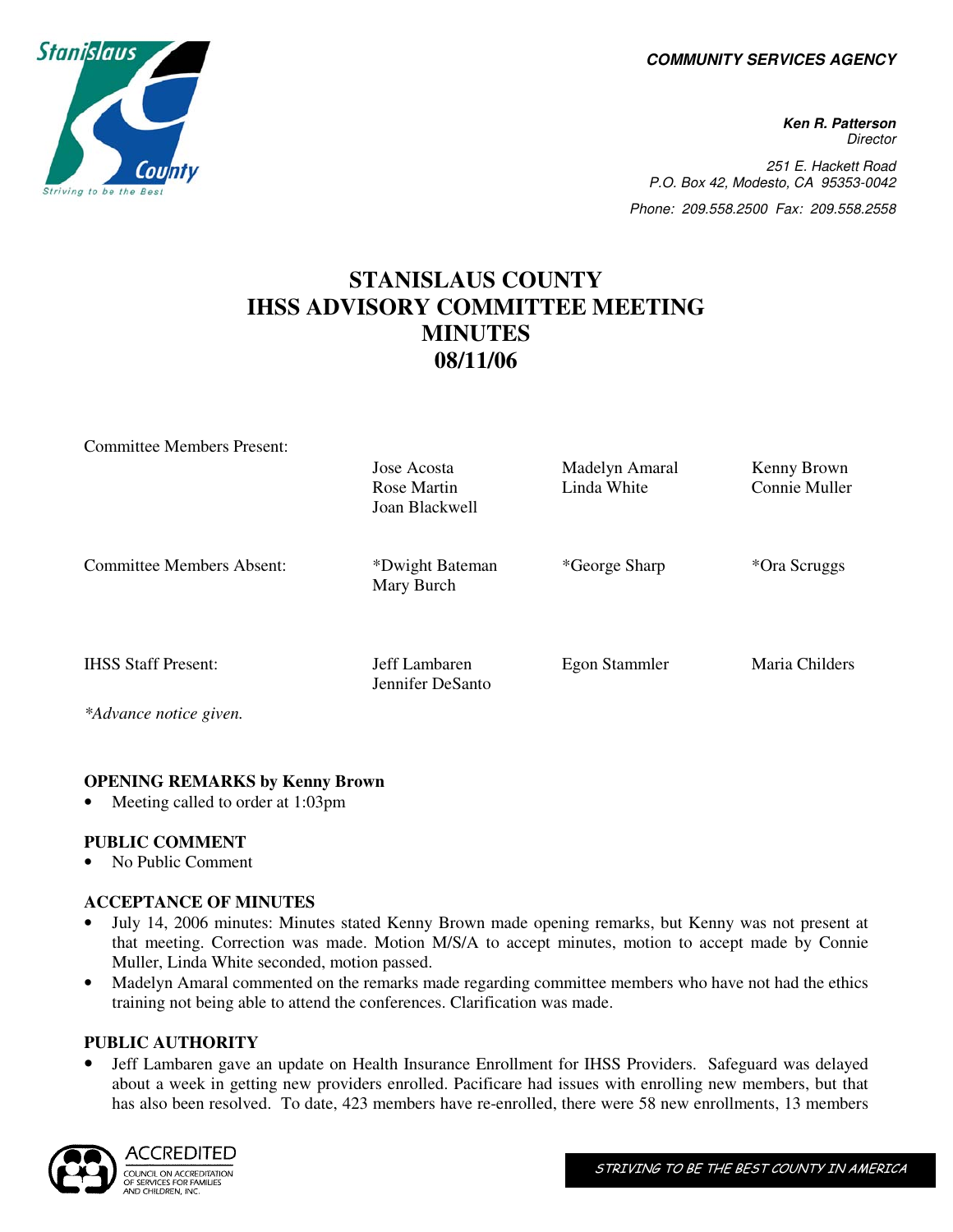cancelled, and 4 on the waiting list declined the insurance. There have been 55 providers who have not responded to numerous letters that have been sent, and five that have contacted the PA but haven't completed the paperwork. There are 590 openings for insurance enrollees, so more providers from the waiting list will be contacted this month to enroll.

- Jeff gave an update on the Union negotiations. A contract has been sent to the lead negotiator (for the PA). Once the contract is signed, Jeff can contact the union to arrange for meeting dates and times for negotiations to begin.
- New provider training is being implemented, with a target date of September 2006. The new training will include CPR and first aid training, the contract for those services is being reviewed now. Nutrition and mental health presenters/presentations are also being pursued, as well as a partnership with DRAIL to help with education on equipment and practical aspects of caring for individuals with disabilities.
- The second Public Authority newsletter is still in progress and should be out soon. UDW members present requested they be added to the mailing list.
- Jeff reminded committee members that Ethics Training is required, and the next meeting will be held August 31 in the Board of Supervisors chambers on  $10<sup>th</sup>$  St. from 6-8pm. Madelyn questioned the legality of having members who do not receive a stipend attend. Discussion ensued. An online ethics class may be available, that will allow members to meet the requirement without attending an off-site meeting. Kenny expressed interest in the online training, and Jeff will get information for the committee on this.
- IHSSAC Report to the Community is now available for distribution. The Board of Supervisors was presented the report. Rose Martin and George Sharp attended the BOS meeting as representatives of the committee. Madelyn mentioned that hospital discharge planners had expressed an interest in receiving more, and she told them a new report was coming out soon.
- Jeff distributed business card samples as a follow up to the committee's previous request. Two examples were distributed, and the committee voted to accept one of the cards after minor changes were made. A quote for printing costs will be requested and presented to the committee at a future meeting.
- Jeff passed around an informational brochure about an Elder Care Directory being printed by the Modesto Bee. Agencies and business have been given an opportunity to purchase an ad to be placed in the directory, which will be distributed to libraries, agencies, hospitals and other places frequented by seniors. Further discussion of this brochure took place during the Budget Planning portion of the meeting.

# **LEGISLATIVE UPDATE**

- Jeff Lambaren spoke on AB 2486. The State was concerned regarding the costs of direct deposit for IHSS Providers. The State estimated costs at \$6.1 million, while CAPA estimated costs at approximately \$60,000,and the governors office estimated \$2.4 million. The bill did pass through the House and Senate, so it has now been sent to the Governor's office for approval.
- Connie Muller presented a handout based on information she received while doing an online survey with Rep. Radanovich. Handout had information regarding Illegal Immigration.
- Jeff solicited ideas from members for new legislation, and suggested ideas be discussed at the next meeting.
- Madelyn Amaral suggested a regulations booklet be provided for each Recipient to help when the social workers are explaining hours and time for task guidelines. Maria Childers explained that the social workers did have the regulations, and could print or copy sections for Recipients at their request. There is also a website that has the regulations. Maria will get the website information for the committee.
- Madelyn questioned who represents or advocates for Recipients if their case goes to hearing. Jeff responded that it is up to the Recipient to choose their own advocate, whether they advocate for themselves, or appoint another person to do so. No specific advocate is assigned for Recipients. Discussion of this topic ensued.

## **BUDGET PLANNING**

• Jeff Lambaren distributed handouts of IHSS AC Budget from '05-'06 and '06-'07. The '05-'06 budget year had \$13,019 in claims, with \$39,947 remaining unclaimed. Jeff explained that the unclaimed portion of the budget is first allocated to IHSS to help pay for costs such as transportation for Recipients to the meetings and other costs. Once IHSS has completed their claims, any remainder returns to the State.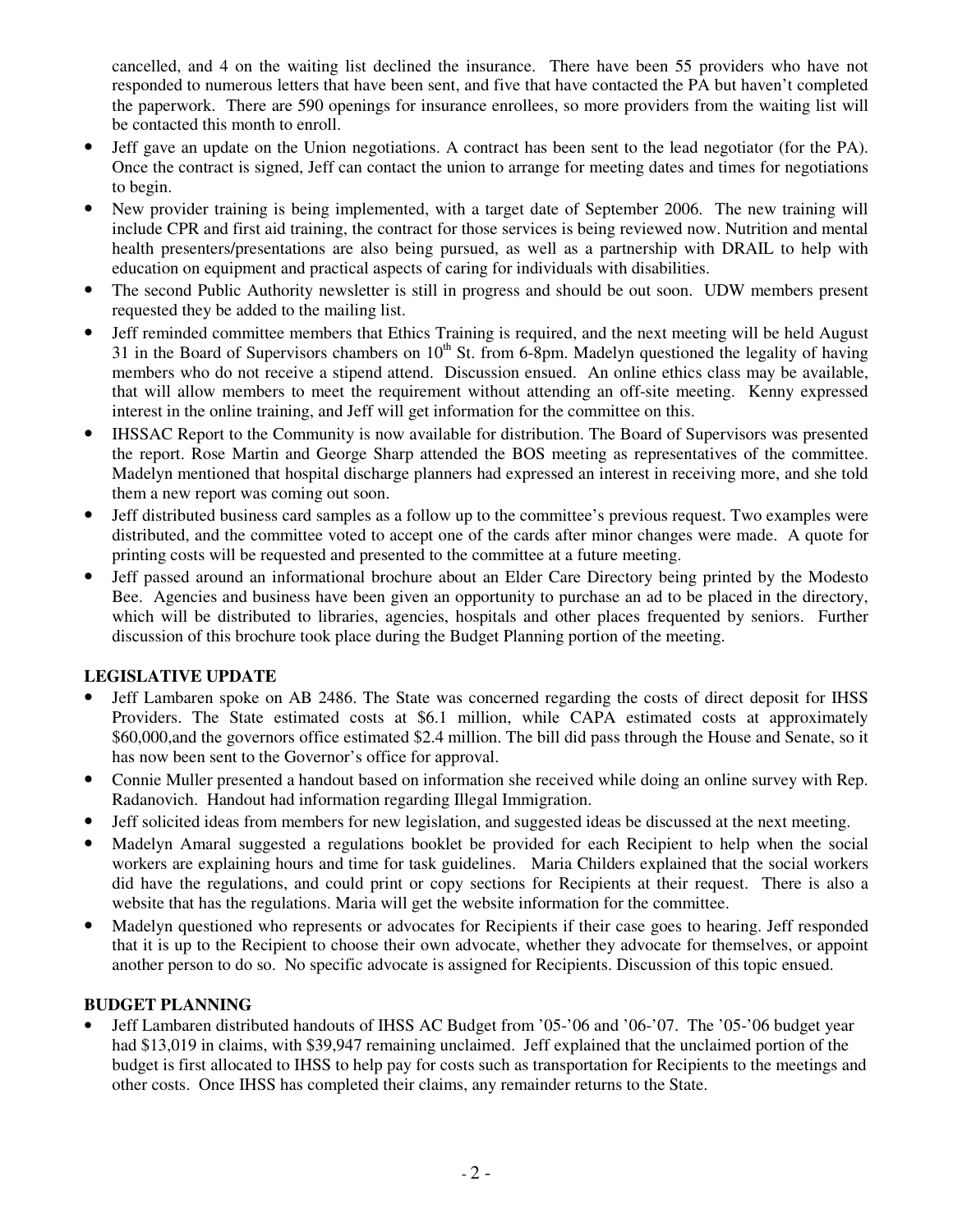- The '06-'07 Budget was discussed. The Committee Report, surveys for Recipients and Providers, Committee Retreat and business card costs were already displayed, and new ideas were requested.
- Madelyn Amaral suggested funds be set aside to help pay for Recipient advocates. The committee could pay the Protection & Advocacy agency to help Recipients needing help with IHSS issues.
- Connie Muller suggested quarterly print ads in the Modesto Bee. Connie requested a quote be obtained and presented to the committee at a future date. Madelyn mentioned there was a "Regional" section that may print information about the meetings for free.
- The Committee Retreat was discussed, with ideas for meeting dates, locations and topics being requested. SweetRiver Bar & Grill in Turlock was suggested as a meeting place. Linda White suggested the meeting be held in January or February, shortly after new appointees joined the committee. Information regarding SweetRiver was requested for presentation at a future meeting.
- Topics for the retreat were discussed. Linda White suggested a sort of "Advisory Committee 101" for new members who have joined. Linda also suggested the committee define their role now that many of their recommendations have been implemented, such as the PA and Union. Madelyn added that discussion regarding what the committee will provide and how they will provide it should be discussed.
- Rose Martin suggested the committee discuss community awareness and marketing in order to spread the word about IHSS and the Committee.
- Madelyn suggested the union could do a presentation on how they function in relation to the committee and IHSS.
- Kenny suggested the topic of issues for discussion at the Retreat be re-visited regularly by the committee.

# **EX-OFFICIO MEMBERSHIP DISCUSSION**

• Handout was distributed with information about Ex-Officio Membership as discussed at previous meetings. Kenny suggested that this information be accepted as written and worked into the committee by laws. Linda White made motion to accept and Connie seconded. Motion passed with no opposition.

## **CLIENT TRAINING TAPES**

- Jeff Lambaren gave information on training tapes produced by Santa Clara county. He was unable to procure an example of the tapes, but was told it is now being made available to other counties in a "generic" version. The tapes can be customized for a small fee, enabling Stanislaus County to put their logo and information in the video. The tapes contain general information about the IHSS program and how it works. Jeff will continue to get information and report back to the committee at the next meeting.
- Madelyn Amaral commented on a website she had recently found regarding caregivers. The website is www.caregivers.utah.gov/faq.htm. She said it contained excellent information for caregivers.

## **HOT TOPICS**

• Madelyn Amaral requested clarification on the new Share of Cost procedures that had been discussed at earlier meetings. She understood a letter had been sent to Recipients, and requested a copy of the letter. Maria Childers offered to get a copy for the committee and briefly discussed the new policy. Maria stated there is no share of cost for PICKLE eligible Recipients.

## **GENERAL UPDATE**

- Madelyn Amaral questioned how the average caseload hours had been calculated for the Advisory Committee Report. Maria Childers explained that CMIPS uses the total number of cases was divided by the total number of hours to produce the hourly average.
- Maria Childers stated a meeting regarding direct deposit for Providers would be taking place. The current issue with the State is that there is funding to update the systems, but there is no funding for implementation. This issue will continue to be discussed, and there is a goal date of August 2007 for implementation, although that is tentative.

Meeting adjourned @ 2:25 PM Jennifer DeSanto, Recorder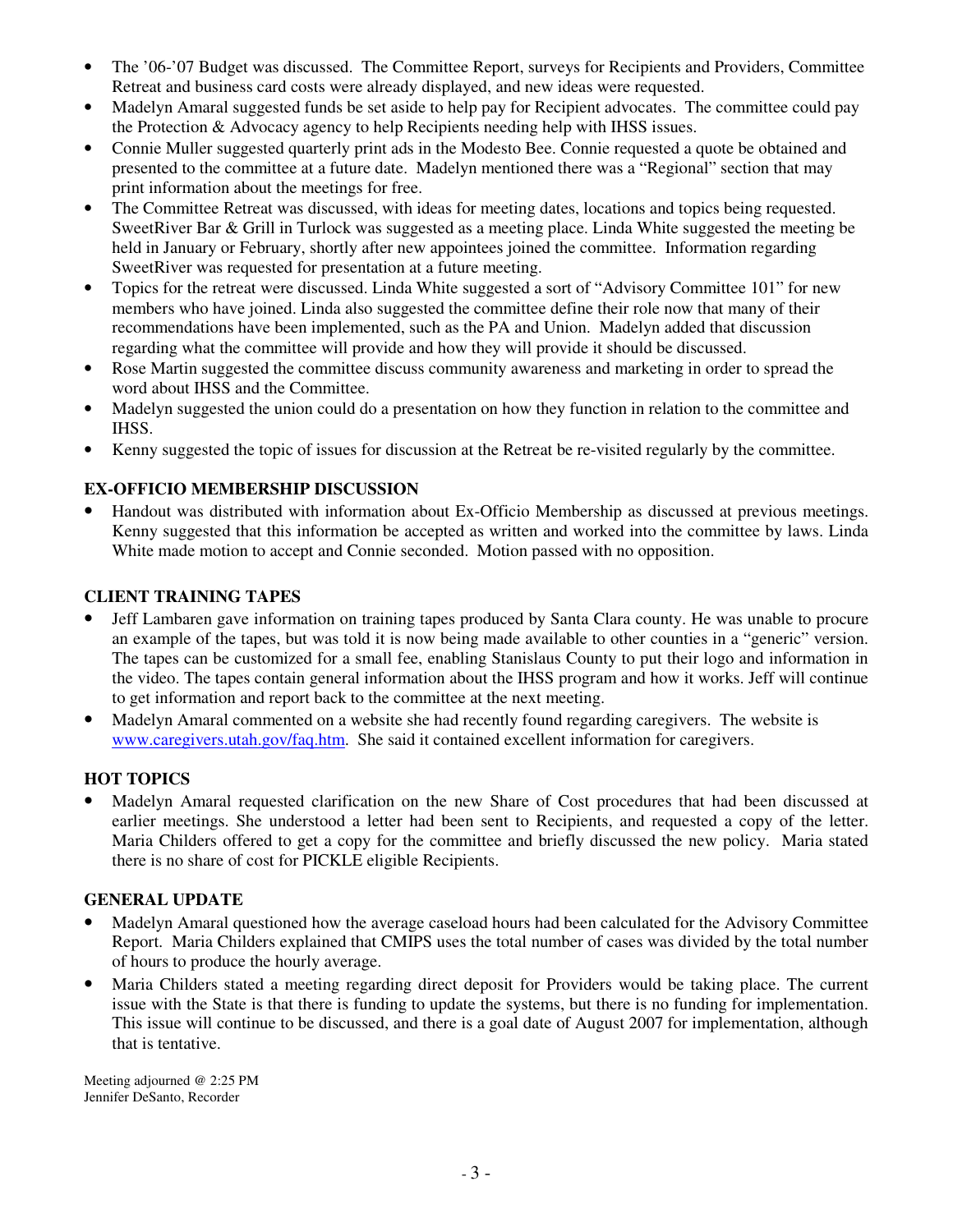| IHSS ADVISORY COMMITTEE BUDGET FOR FY 2005/2006 - QUARTERLY EXPENDITURE REPORTING<br>cash basis - cost claimed and reported quarterly                                                                                                                                                                 |                                    |                                                  |            |             |            |            |                                        | % OF FY<br>Report Mo:                                                       | 100%<br>June-06                   |
|-------------------------------------------------------------------------------------------------------------------------------------------------------------------------------------------------------------------------------------------------------------------------------------------------------|------------------------------------|--------------------------------------------------|------------|-------------|------------|------------|----------------------------------------|-----------------------------------------------------------------------------|-----------------------------------|
|                                                                                                                                                                                                                                                                                                       |                                    |                                                  |            |             |            |            | Budget Inc<br>\$52,966<br>Midyear      | <b>ALLOCATION</b><br>CFL 05/06-10<br>Committee<br><b>BUDGET</b><br>Advisory | 52,966.00                         |
| Allocation/Budget categories<br>ALLOCATION:                                                                                                                                                                                                                                                           | 52,966.00<br>Allocation/<br>Budget | Encumbrance<br>(based on<br>budget) -<br>claimed | 9/05 claim | 12/05 claim | 3/06 claim | 6/06 claim | (expenditures)<br><b>Total Claimed</b> | % of Alloc spent                                                            | Remaining<br>(unspent)<br>balance |
| ADVISORY COMMITTEE STIPENDS                                                                                                                                                                                                                                                                           | 3,600.00                           | 8g                                               | 620.00     | 180.00      | 660.00     | 540.00     | 2,000.00                               |                                                                             |                                   |
| direct support of the IHSS Advisory Committee based on FY<br>CONTRACTED TEMPORARY STAFF (non-CSA employee) in<br>04/05 actuals                                                                                                                                                                        | 13,000.00                          | 8g                                               | 1,906.00   | 553.00      | 772.00     | 496.00     | 3,727.00                               |                                                                             |                                   |
| PRINTING OF THE COMMITTEE'S ANNUAL REPORT                                                                                                                                                                                                                                                             | 9,000,00                           | 8 <sub>0</sub>                                   |            |             |            | 4,825.00   | 4825.00                                |                                                                             |                                   |
| BUSINESS CARDS FOR THE COMMITTEE MEMBERS                                                                                                                                                                                                                                                              | 1,000.00                           | $\frac{8}{3}$                                    |            |             |            |            | O.OO                                   |                                                                             |                                   |
| Service agreement 1/1/05-6/30/05 \$208, Annual host costs<br>SBT WEB SITE SET UP/PROJECT COSTS \$1,675.95,<br>7/1/05-6/30/06 \$500.00                                                                                                                                                                 | 500,00                             | 8,00                                             |            |             |            |            | 0.00                                   |                                                                             |                                   |
| MISCELLANEOUS ** (amount to cover pr yr conference paid<br>THSS ADVISORY COMMITTEE TRAVEL (includes trave),<br>training, mileage, conference fees retreat), and<br>in Fy 05/06)                                                                                                                       | 2,467.00                           | 8 <sub>0</sub>                                   | 2,467.00   | 0.00        | 8          |            | 2467.00                                |                                                                             |                                   |
| UNDESIGNATED ALLOCATION/BUDGET BALANCE                                                                                                                                                                                                                                                                | 23,399.00                          |                                                  |            |             |            |            | 0.00                                   |                                                                             |                                   |
| <b>TOTAL</b>                                                                                                                                                                                                                                                                                          | 52,966.00                          | 8,00                                             | 4,993.00   | 733.00      | 1,432.00   | 5,861.00   | 13,019.00                              | 24.5799%                                                                    | 39,947.00                         |
| IHSS ADVISORY COMMITTEE MEMBER STIPEND5, \$20.00 per meeting 2 X a manth 7/1 -9/30/05. Increase to \$30 per meeting per manth provided by the Board of Supervisors effective 10/1/05<br>\$2,432<br>\$848<br>\$1,584<br>Prior year costs claimed in 9/05:<br>Conterence Travel<br>Office Team<br>Total | Oracle coding:                     | 1631-45201-62400-1006-202                        |            |             |            |            |                                        | 0.00 er ck                                                                  | 8 8                               |
| (Authorized per Beard Action Number 2001-841), Effective 10/1/05 authorized per Board Action Number 2005-809 on 10/11/05 to \$30.<br>Prepared by: Doreen Ott (8-4765)                                                                                                                                 |                                    |                                                  |            |             |            |            |                                        | Distribution: E. Stammler MOO,M. Childers MO2, R. Taylor                    | 8/10/2006                         |

Prepared by: Doreen OH (8-4765)<br>P:\Excel\_files\Doreen\IHSS\Advisory Committee\[IHSS Advisory Comm Repart .xls]budget 06\_07

Distribution: E. Stammler MOO,M, Childers MO2, R. Taylor<br>MO3, Jeff Lambaren, PA Director, Advisory Committee

 $\hat{\mathcal{L}}$ 

 $\hat{\boldsymbol{\beta}}$ 

 $\label{eq:2} \frac{1}{2} \int_0^1 \frac{d^2x}{dx^2} \, dx$ 

 $\begin{picture}(20,20) \put(0,0){\line(1,0){155}} \put(0,0){\line(1,0){155}} \put(0,0){\line(1,0){155}} \put(0,0){\line(1,0){155}} \put(0,0){\line(1,0){155}} \put(0,0){\line(1,0){155}} \put(0,0){\line(1,0){155}} \put(0,0){\line(1,0){155}} \put(0,0){\line(1,0){155}} \put(0,0){\line(1,0){155}} \put(0,0){\line(1,0){155}} \put(0,0){\line(1$ 

G